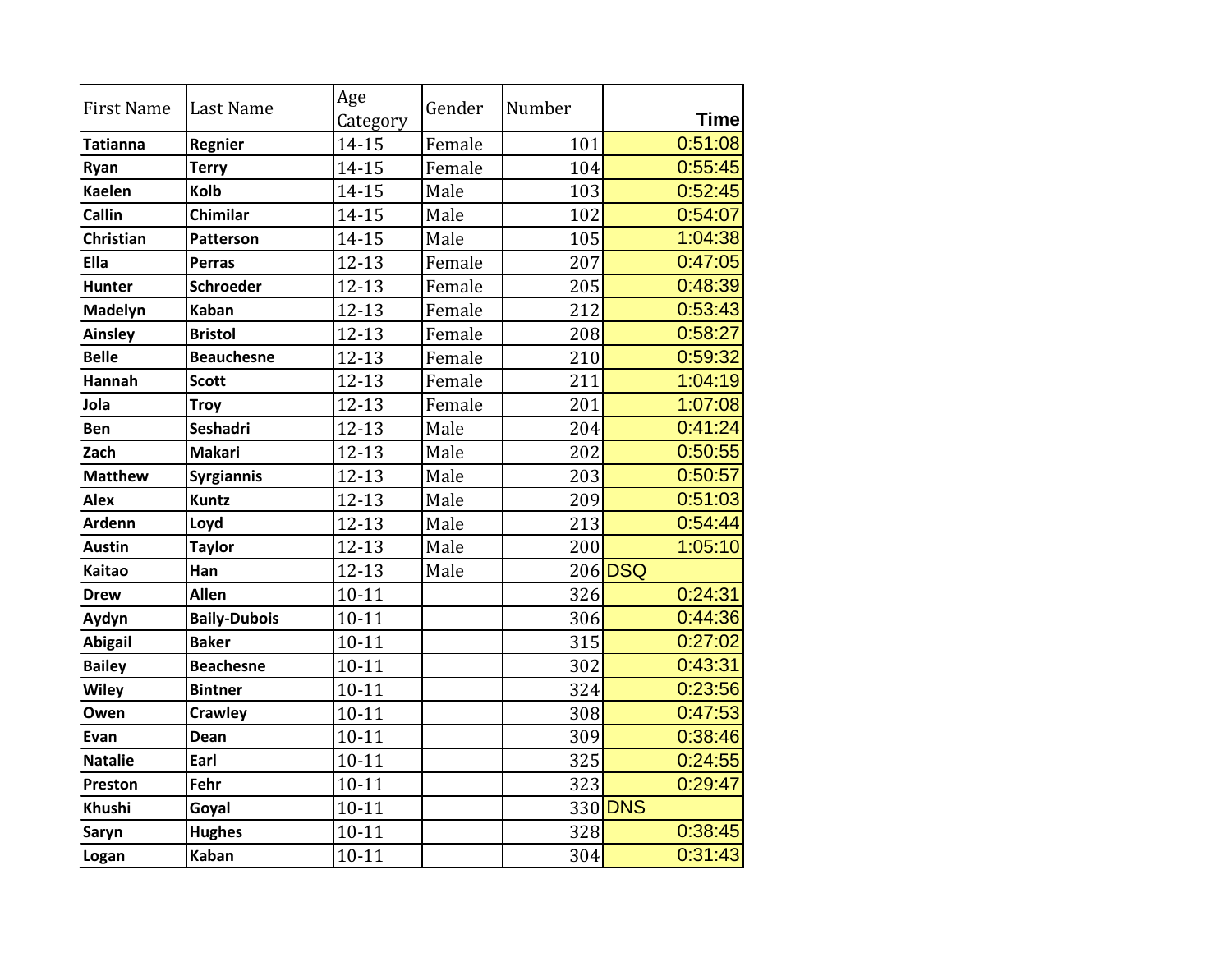| <b>First Name</b> | <b>Last Name</b>        | Age<br>Category | Gender | Number | <b>Time</b> |
|-------------------|-------------------------|-----------------|--------|--------|-------------|
| <b>Nicholas</b>   | LaHaye                  | $10 - 11$       |        | 303    | 0:40:42     |
| <b>Molly</b>      | <b>Lakustiak</b>        | $10 - 11$       |        |        | 322 DNF     |
| <b>Tayen</b>      | Lloyd                   | $10 - 11$       |        | 307    | 0:36:32     |
| <b>Brooklyn</b>   | <b>Mann</b>             | $10 - 11$       |        | 329    | 0:42:27     |
| <b>Abigail</b>    | <b>Mason</b>            | $10 - 11$       |        | 313    | 0:33:07     |
| <b>Isabel</b>     | <b>McKague</b>          | $10 - 11$       |        | 312    | 0:30:02     |
| William           | <b>McKague</b>          | $10 - 11$       |        | 314    | 0:29:26     |
| <b>Marin</b>      | <b>Nelson</b>           | $10 - 11$       |        | 316    | 0:34:37     |
| <b>Alex</b>       | Paton                   | $10 - 11$       |        | 317    | 0:36:55     |
| <b>Barrett</b>    | Quayle                  | $10 - 11$       |        | 318    | 0:34:40     |
| <b>Chloe</b>      | <b>Schell</b>           | $10 - 11$       |        |        | 327 DNS     |
| <b>Isaiah</b>     | Sebastian               | $10 - 11$       |        | 319    | 0:44:02     |
| <b>Aidan</b>      | <b>Sterling</b>         | $10 - 11$       |        | 305    | 0:25:05     |
| <b>Angeline</b>   | <b>Beveridge Warick</b> | $8-9$           |        | 442    | 0:26:24     |
| Ava               | <b>Bonyai</b>           | $8-9$           |        | 424    | 0:40:34     |
| Henry             | <b>Bristol</b>          | $8-9$           |        | 406    | 0:23:56     |
| <b>Jackson</b>    | <b>Broughton</b>        | $8-9$           |        | 412    | 0:27:14     |
| <b>Allie</b>      | Earl                    | $8-9$           |        | 405    | 0:27:32     |
| <b>Mason</b>      | <b>Friesen</b>          | $8-9$           |        | 423    | 0:28:12     |
| <b>Elyssa</b>     | Gerspacher              | $8-9$           |        | 443    | 0:34:53     |
| Emma              | Gibson                  | $8-9$           |        | 448    | 0:29:10     |
| <b>Addison</b>    | Graf                    | $8-9$           |        | 445    | 0:30:08     |
| Ella              | Grant                   | $8-9$           |        | 436    | 0:39:20     |
| <b>Katie</b>      | Grant                   | $8-9$           |        | 435    | 0:35:57     |
| Miya              | Grant                   | $8 - 9$         |        | 437    | 0:38:50     |
| Georgia           | Greenough               | $8-9$           |        | 419    | 0:31:41     |
| <b>Brodie</b>     | <b>Heimbecker</b>       | $8-9$           |        | 417    | 0:26:21     |
| Sam               | Hennessey               | $8-9$           |        | 446    | 0:31:02     |
| Lucas             | <b>Hughes</b>           | $8-9$           |        | 403    | 0:27:39     |
| <b>Gabrielle</b>  | <b>Kaban</b>            | $8-9$           |        | 429    | 0:25:59     |
| Areti             | <b>Kotsetas</b>         | $8-9$           |        | 428    | 0:33:57     |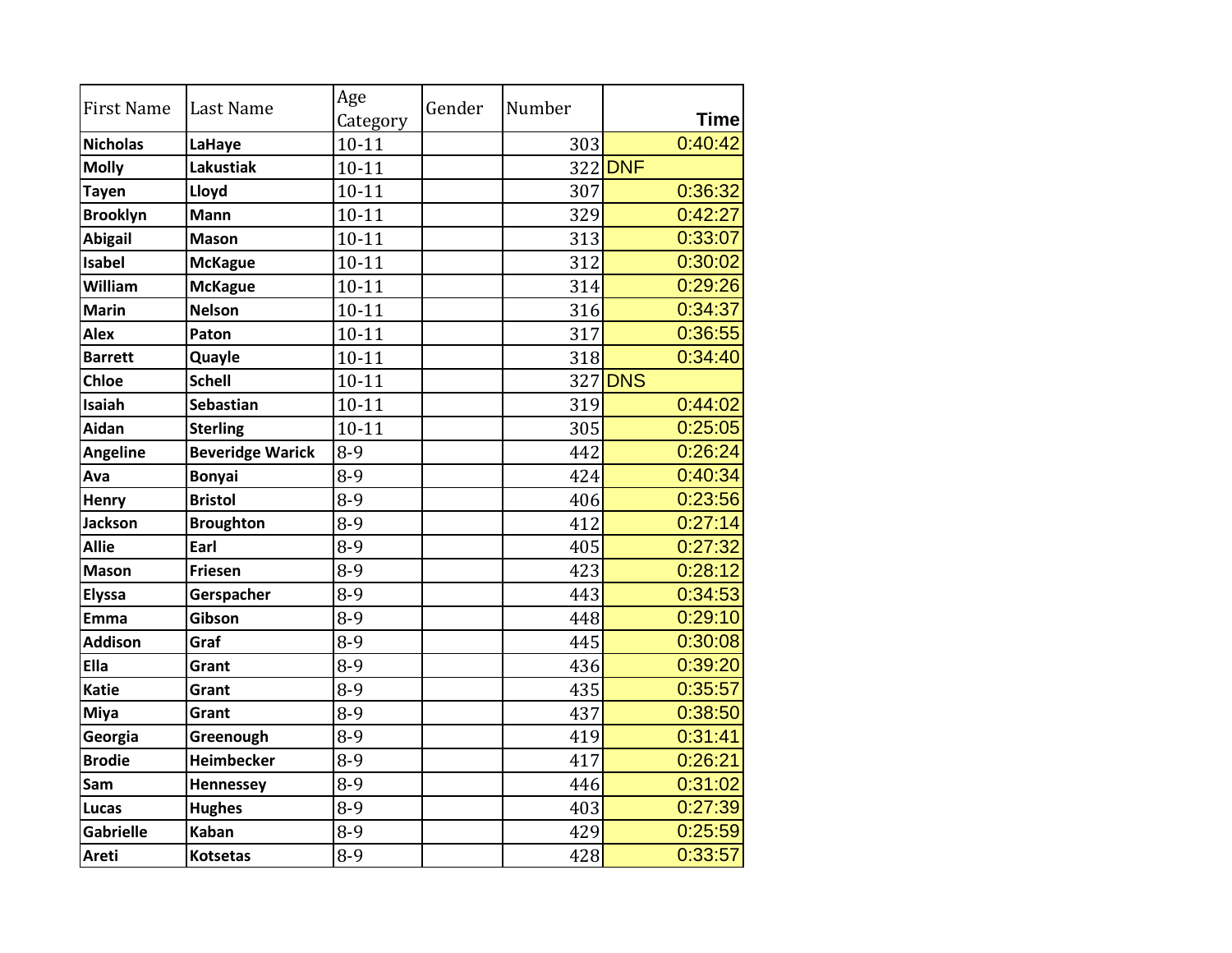| <b>First Name</b> | <b>Last Name</b>        | Age<br>Category | Gender | Number | <b>Time</b> |
|-------------------|-------------------------|-----------------|--------|--------|-------------|
| <b>Eli</b>        | LaHaye                  | 8-9             |        | 439    | 0:28:10     |
| Issy              | Langford                | $8-9$           |        | 407    | 0:27:27     |
| Jaren             | Lonechild               | $8-9$           |        | 427    | 0:39:36     |
| Luke              | <b>McMurray</b>         | $8-9$           |        | 415    | 0:26:40     |
| Jenna             | <b>Muir</b>             | $8-9$           |        | 408    | 0:28:29     |
| Paraskevi         | <b>Nagel</b>            | $8-9$           |        | 418    | 0:37:13     |
| <b>Carter</b>     | <b>Nelson</b>           | $8-9$           |        | 409    | 0:24:50     |
| <b>Marika</b>     | <b>Newman</b>           | $8-9$           |        | 425    | 0:31:26     |
| <b>Treysen</b>    | <b>Perras</b>           | $8-9$           |        | 444    | 0:25:20     |
| Liam              | <b>Platt</b>            | $8-9$           |        |        | 447 DNS     |
| Ashtyn            | <b>Ritco</b>            | $8-9$           |        | 413    | 0:30:19     |
| <b>Avery</b>      | <b>Ritco</b>            | $8-9$           |        | 414    | 0:29:31     |
| <b>Sarah</b>      | <b>Schell</b>           | $8-9$           |        | 416    | 0:38:00     |
| <b>Sarah</b>      | <b>Spence</b>           | 8-9             |        | 434    | 0:33:56     |
| Landon            | <b>Sterling</b>         | 8-9             |        | 438    | 0:29:11     |
| <b>Holden</b>     | <b>Strinja</b>          | $8-9$           |        | 432    | 0:31:36     |
| <b>Emmett</b>     | <b>Troy</b>             | 8-9             |        | 433    | 0:31:15     |
| <b>Marcus</b>     | <b>Van Dusen</b>        | $8 - 9$         |        | 404    | 0:39:41     |
| Logan             | Vermeulen               | $8-9$           |        | 422    | 0:25:56     |
| Jacey             | Watson                  | $8-9$           |        | 426    | 0:33:20     |
| Lily              | <b>Austin-Dickin</b>    | $6 - 7$         |        |        | 525 DNS     |
| Joshua            | <b>Austin-Koyl</b>      | $6 - 7$         |        | 510    | 0:14:42     |
| <b>Taras</b>      | <b>Beveridge Warick</b> | $6 - 7$         |        | 527    | 0:14:13     |
| <b>Neko</b>       | <b>Bintner</b>          | $6 - 7$         |        | 502    | 0:13:51     |
| <b>Maxwell</b>    | <b>Fontaine</b>         | $6 - 7$         |        | 513    | 0:18:01     |
| <b>Danielle</b>   | Greenough               | $6 - 7$         |        | 512    | 0:15:49     |
| <b>Keaton</b>     | <b>Hannant</b>          | $6 - 7$         |        | 519    | 0:13:38     |
| Grayson           | <b>Hubick</b>           | $6 - 7$         |        | 508    | 0:17:57     |
| Jordyn            | Johnson                 | $6 - 7$         |        | 507    | 0:18:57     |
| <b>Marek</b>      | Loyds                   | $6 - 7$         |        | 526    | 0:14:04     |
| <b>Rhett</b>      | <b>Mann</b>             | $6 - 7$         |        | 514    | 0:20:02     |